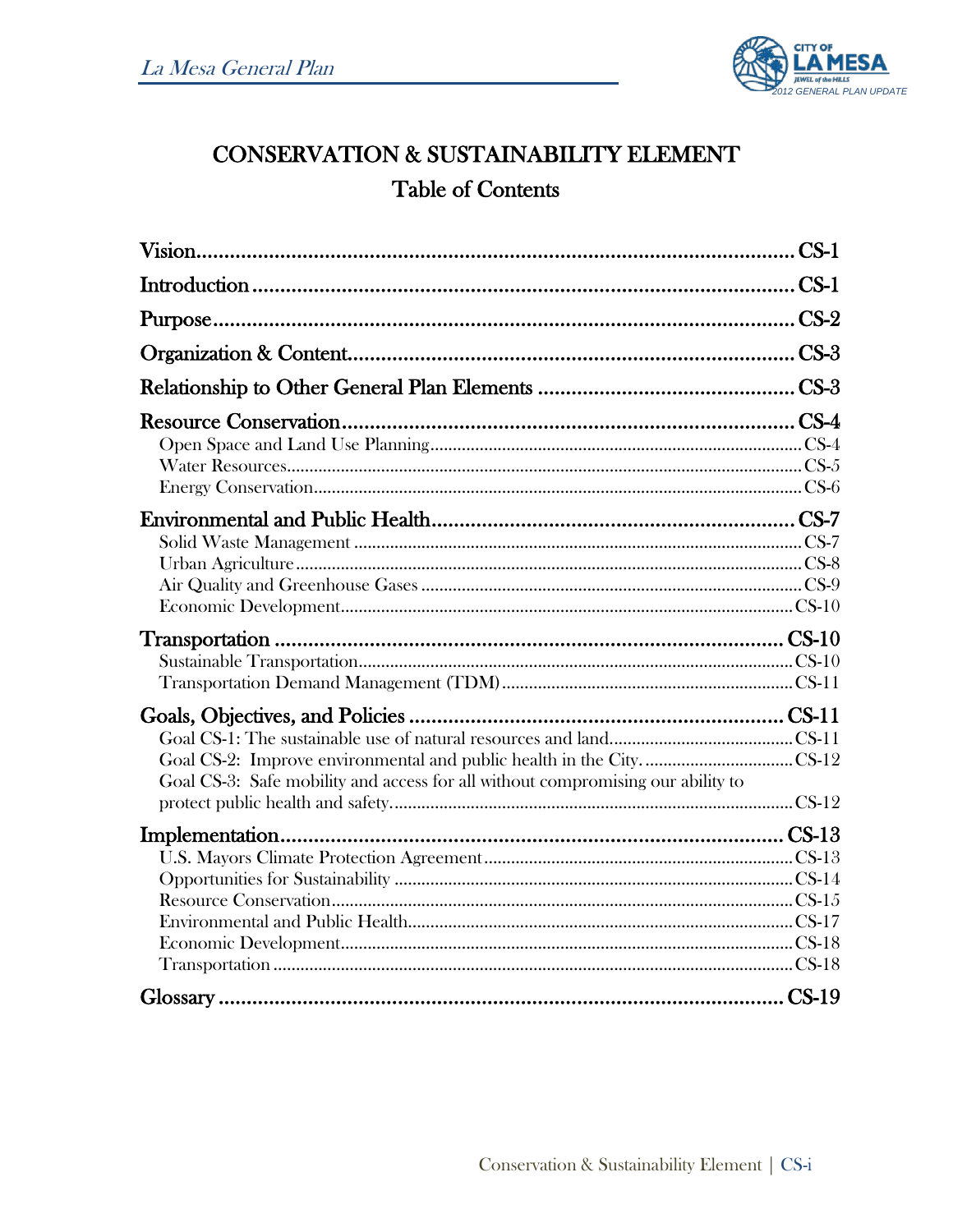

## List of Tables

Table CS-1. Relationship with other General Plan Elements..........................................CS-3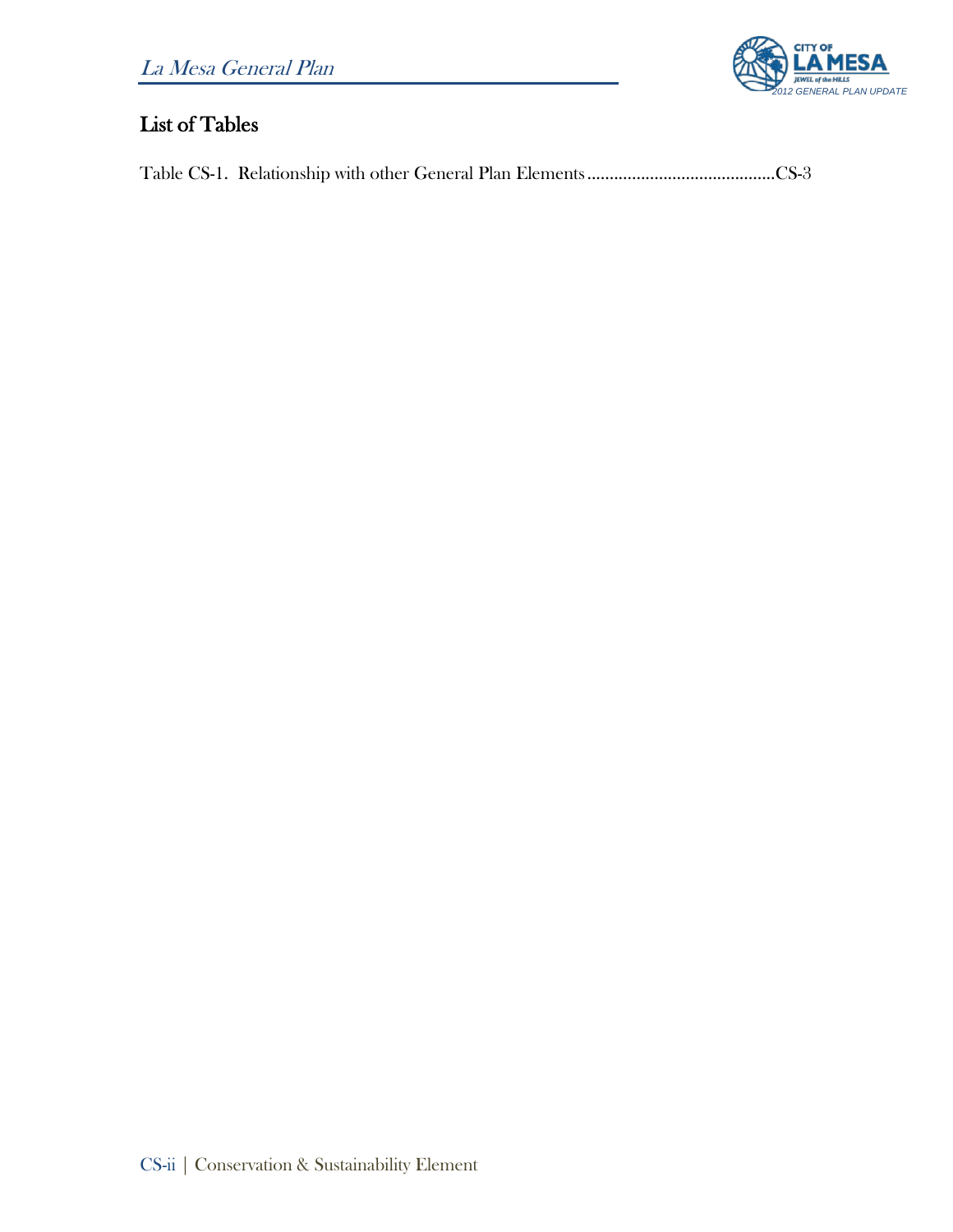

# Conservation & Sustainability Element

# Vision

A City where a natural landscape of rolling hills and canyons has provided a beautiful setting for its many well maintained, residential neighborhoods, parks and open spaces.

A City which has taken steps to conserve and enhance its local resources, safeguard human health and the environment, maintain a healthy and diverse economy, and improve the livability for all community members.

A City that is an environmental leader in the Region through implementation of sustainable principles that maintain and enhance quality of life in the City.

#### **Conservation and Sustainability Goals:**

**Goal 1**: The sustainable use of natural resources and land.

**Goal 2:** The improvement of environmental and public health in the City.

**Goal 3:** The use of sustainable modes of transportation situated close to homes, services, and employment centers.

Introduction<br>The City of La Mesa has experienced a substantial transformation as it has grown along with the surrounding Region. The community has evolved from being primarily a semirural suburban bedroom community to its current status as an East County urban subcenter. Approximately 98% of the City's land area has been developed with residential and commercial land uses. La Mesa does not have many of the resources typically discussed in a Conservation Element, such as significant natural habitat areas, bodies of water, coastal zones, agriculture or mineral resources. These resources are important to the community in a Regional context though, and the goals and policies in this Element reflect this interest in supporting both local and Regional resource conservation efforts.

Sustainability is the ability to meet the needs of the present without compromising the needs of future generations. Sustainable community planning helps to control cost of living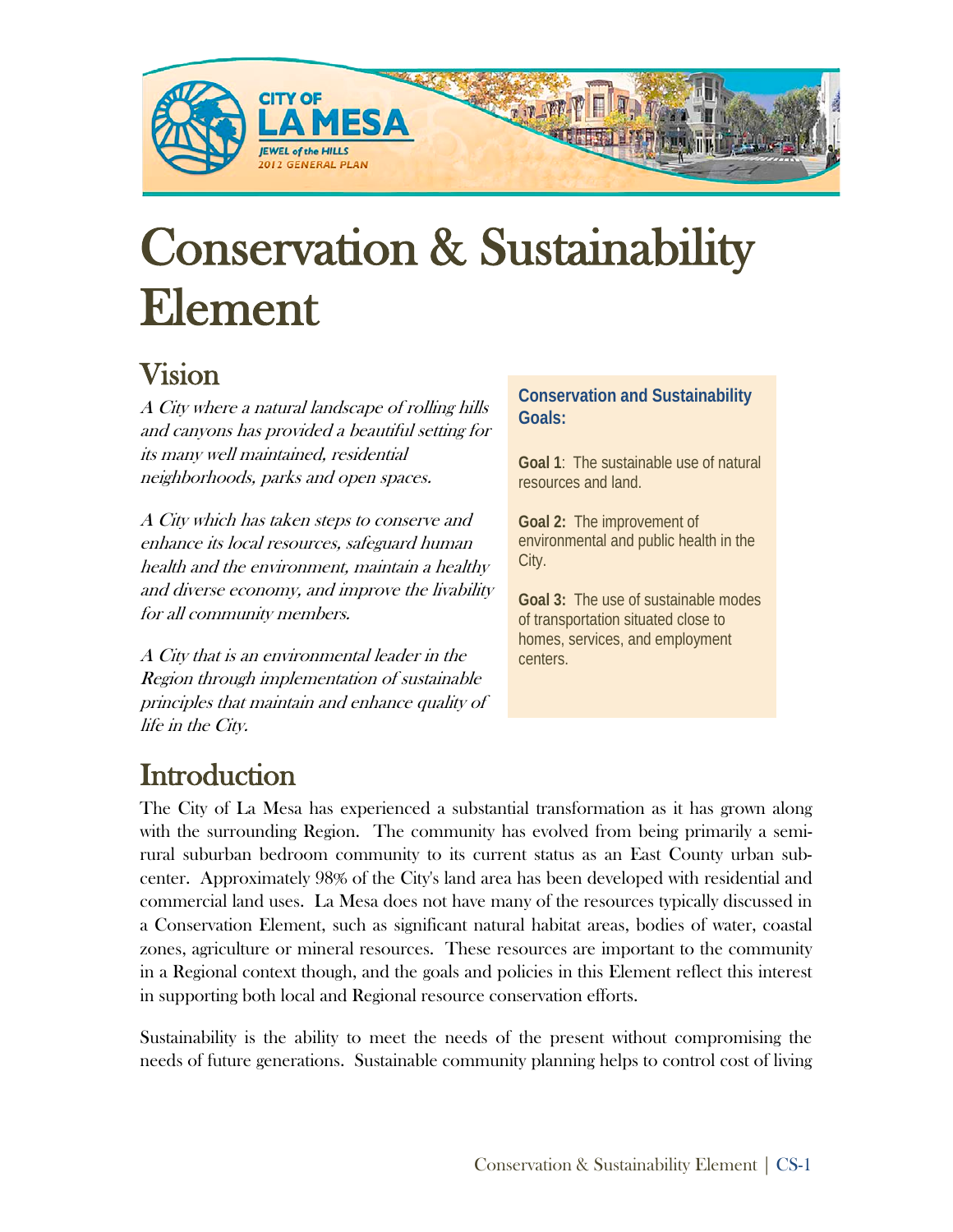

and to reduce future expense. A sustainable community is one which has the following in place:

- Local and Regional development patterns that expand housing choice and employment opportunity for all persons.
- A healthy environment and social climate that function in harmony with natural ecosystems and allow people to lead healthy, productive, and enjoyable lives.



La Mesa Vistas

- Resilient, diverse, and self-sufficient local economies that meet the needs of residents and build on the unique characteristics of the community.
- A transportation network that provides residents with connectivity and commuting options.

**Purpose**<br>The City's population is forecasted to increase from 58,000 (2010) to approximately 66,000 (2030) during the next 20 years. This will place new demands on renewable and non-renewable resources. If current trends continue in San Diego County, by 2050 average annual temperatures will rise between 1.5-4.5˚; the County will require 37% more water than it currently uses; occasionally poor air quality will increase respiratory and cardiac health problems; and peak electric demand will grow by over 70%, according to a climate change impact assessment commissioned by the San Diego Foundation, "San Diego's Changing Climate: A Regional Wake-Up Call." The Conservation & Sustainability Element establishes goals, objectives, and policies which address the conservation and enhancement of our local



La Mesa's Natural Canyons

resources, safeguard human health and the environment, maintain a healthy and diverse economy, and improve the livability and quality of life for all the La Mesa citizenry.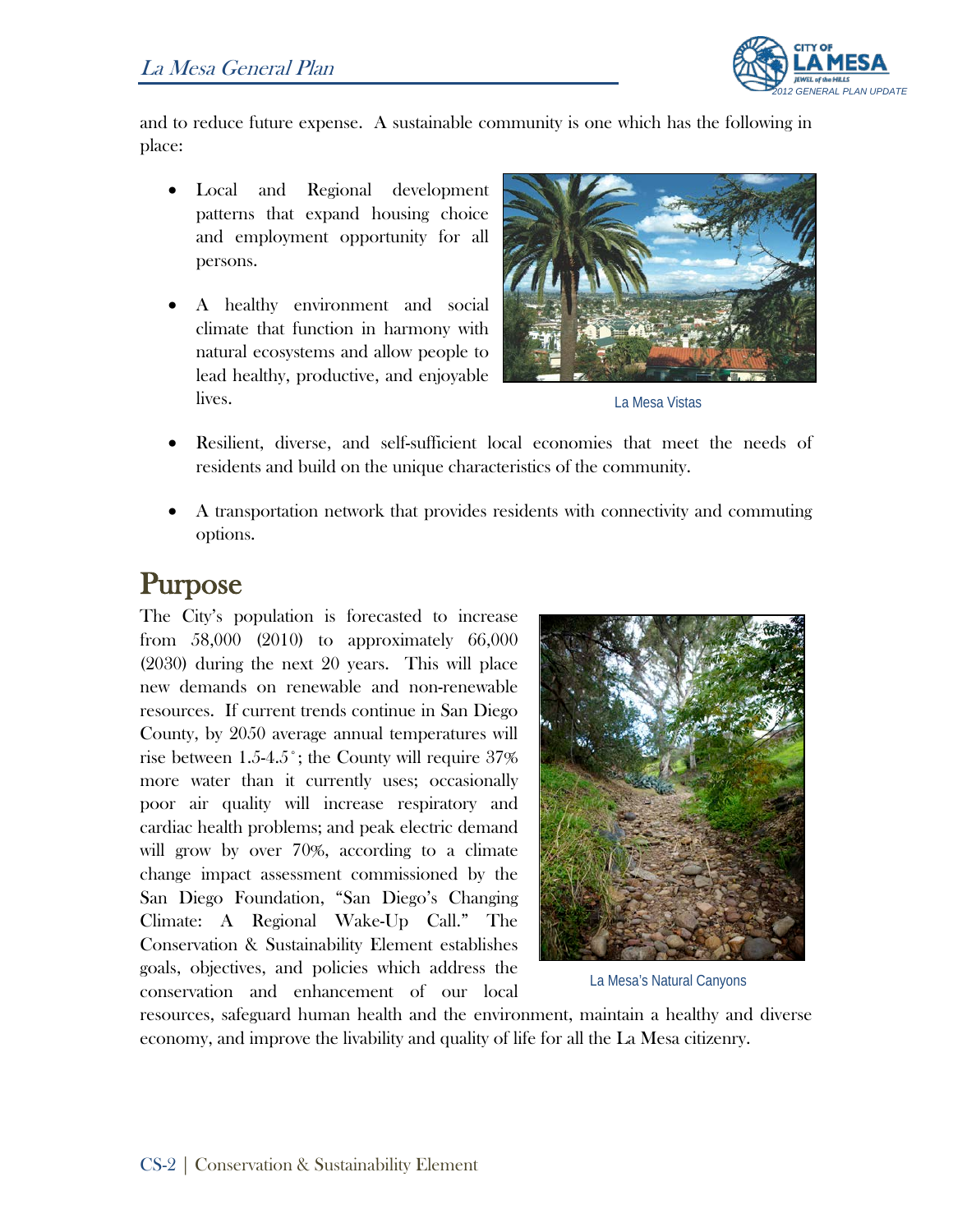

Organization & Content There is a close relationship between measures needed to conserve natural resources and those needed to sustain the quality of life for La Mesa's citizens. This Element examines the City's conservation and sustainability efforts and then provides policy direction for enhancing these efforts. Major topics include: Resource Conservation, Environmental and Public Health, Economic Development, Transportation and Waste Management.

# Relationship to Other General Plan Elements<br>The Conservation and Sustainability Element focuses on La Mesa's natural setting and

quality of life. Due to the broad and interdisciplinary nature of sustainability issues, common concepts can be found throughout the General Plan. Shared topic areas are summarized in Table CS-1.

#### Table CS-1. Relationship with other General Plan Elements

|                                                                          | <b>Elements</b>           |                           |                           |                           |                           |                           |                                 |                                          |                           |
|--------------------------------------------------------------------------|---------------------------|---------------------------|---------------------------|---------------------------|---------------------------|---------------------------|---------------------------------|------------------------------------------|---------------------------|
| <b>Conservation &amp;</b><br><b>Sustainability Topic</b><br><b>Areas</b> | Noise                     | and Use & Urban<br>Design | Health and<br>Wellness    | <b>Housing</b>            | Circulation               | Open Space/<br>Recreation | Preservation<br><b>Historic</b> | <b>Public Services</b><br>and Facilities | Safety                    |
| <b>Resource Conservation</b>                                             |                           | $\boldsymbol{\mathsf{x}}$ |                           | $\boldsymbol{\mathsf{x}}$ | $\mathsf{x}$              | $\boldsymbol{\mathsf{x}}$ | $\boldsymbol{\mathsf{x}}$       | $\times$                                 |                           |
| <b>Environmental and</b><br><b>Public Health</b>                         | $\mathsf{x}$              | $\mathsf{x}$              | $\boldsymbol{\mathsf{x}}$ |                           | $\boldsymbol{\mathsf{x}}$ | $\boldsymbol{\mathsf{x}}$ |                                 | $\boldsymbol{\mathsf{x}}$                | $\boldsymbol{\mathsf{x}}$ |
| <b>Economic Development</b>                                              |                           | $\boldsymbol{\mathsf{x}}$ |                           |                           | $\boldsymbol{\mathsf{x}}$ |                           |                                 |                                          | $\boldsymbol{\mathsf{x}}$ |
| Transportation                                                           | $\boldsymbol{\mathsf{x}}$ | $\boldsymbol{\mathsf{x}}$ | $\boldsymbol{\mathsf{x}}$ | $\mathsf{x}$              | $\boldsymbol{\mathsf{x}}$ | $\boldsymbol{\mathsf{x}}$ |                                 | $\boldsymbol{\mathsf{x}}$                | $\boldsymbol{\mathsf{x}}$ |
| <b>Waste Management</b>                                                  |                           |                           | $\boldsymbol{\mathsf{x}}$ |                           |                           |                           |                                 | $\boldsymbol{\mathsf{x}}$                |                           |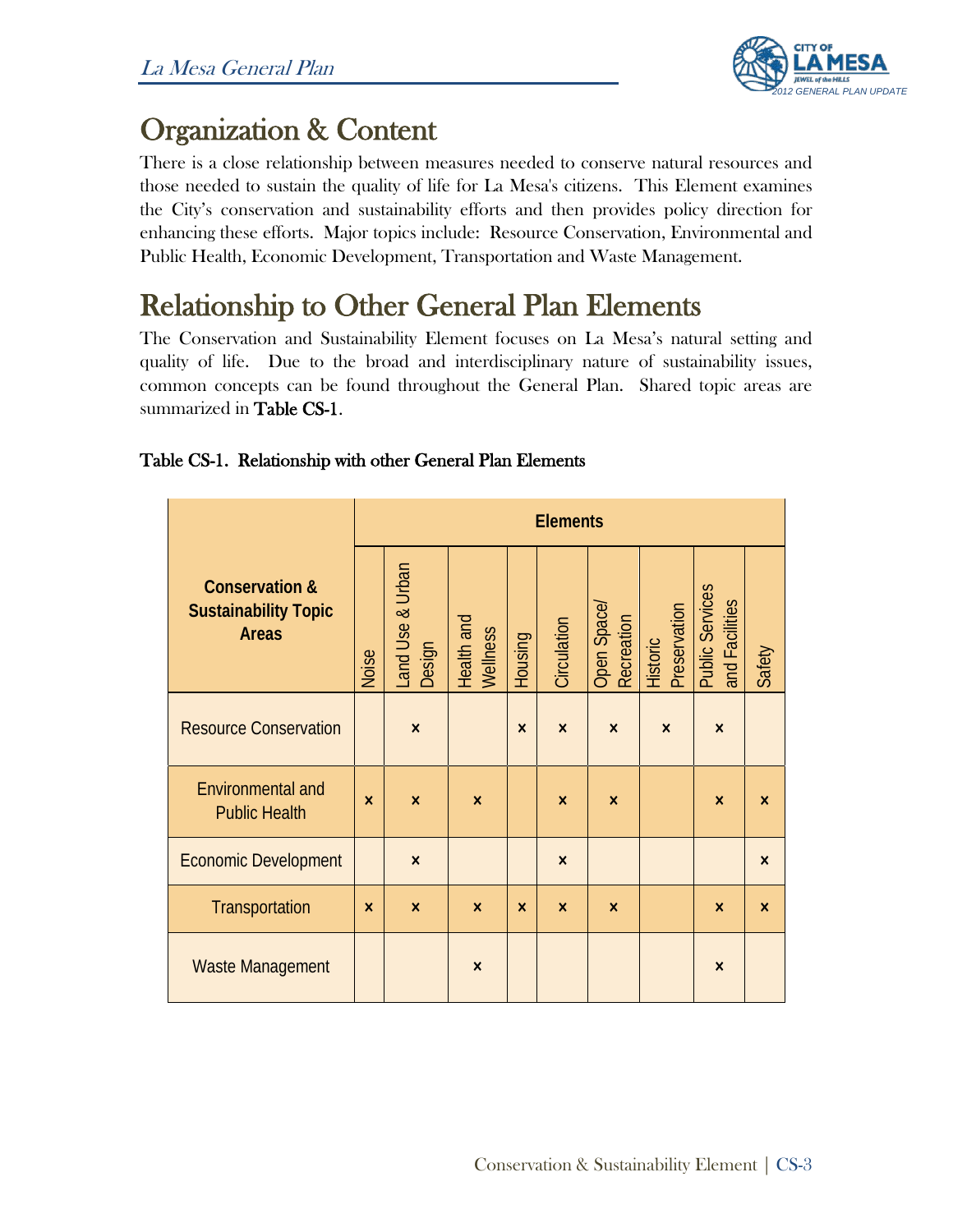

## Resource Conservation

Natural resources and energy conservation is achieved by managing materials more efficiently. This Element recognizes that while growth will occur, the use of land, water, and energy can be more sustainable.

## Open Space and Land Use Planning

While La Mesa is highly urbanized, the remaining open space in the City is important because it provides visual relief and respite from the noise and congestion of urban living. Within the City of La Mesa, natural landforms create a dramatic and varied terrain. Hillsides, canyons and gently sloping mesas provide many opportunities to enjoy La Mesa's natural setting. This varied landform defines the character of La Mesa. Vistas and views serve a significant role in identifying districts and neighborhoods, adding value to the community. These features are important in evaluating land use opportunities and constraints.

Land use patterns influence energy use and greenhouse gas production, primarily because of the strong relationship between where we live and work and our mode of transportation. Significant efforts in land use planning are necessary to reduce vehicle miles traveled to meet the State's emission reduction goals. Land use planning that promotes infill development, creates strong neighborhoods with a range of housing, commercial, and transportation options, and makes it possible for communities



Urban Forestry along Fletcher Parkway

to grow in ways that support economic development. Existing and planned infill development of residential and commercial uses within La Mesa will support sustainable transportation options such as walking, biking, and transit. As the City continues to grow and evolve, preservation, reuse and retrofit of developed land and existing structures is an important component of sustainability.

#### Urban Forestry

Since 1980 the City of La Mesa has been recognized by the non-profit Arbor Day Foundation as a Tree City USA community for its commitment to urban forestry. As of 2012, La Mesa had earned this national designation for 32 consecutive years. The City's emphasis on urban forestry improves air quality, as well as environmental and human health. Through shade, trees cool the community and reduce energy use and costs. Trees also absorb water, thereby reducing storm water runoff and promoting absorption into the ground. When tree cover is diminished, more costly storm water infrastructure is required to drain water from paved or impervious surfaces and buildings. Drought tolerant, native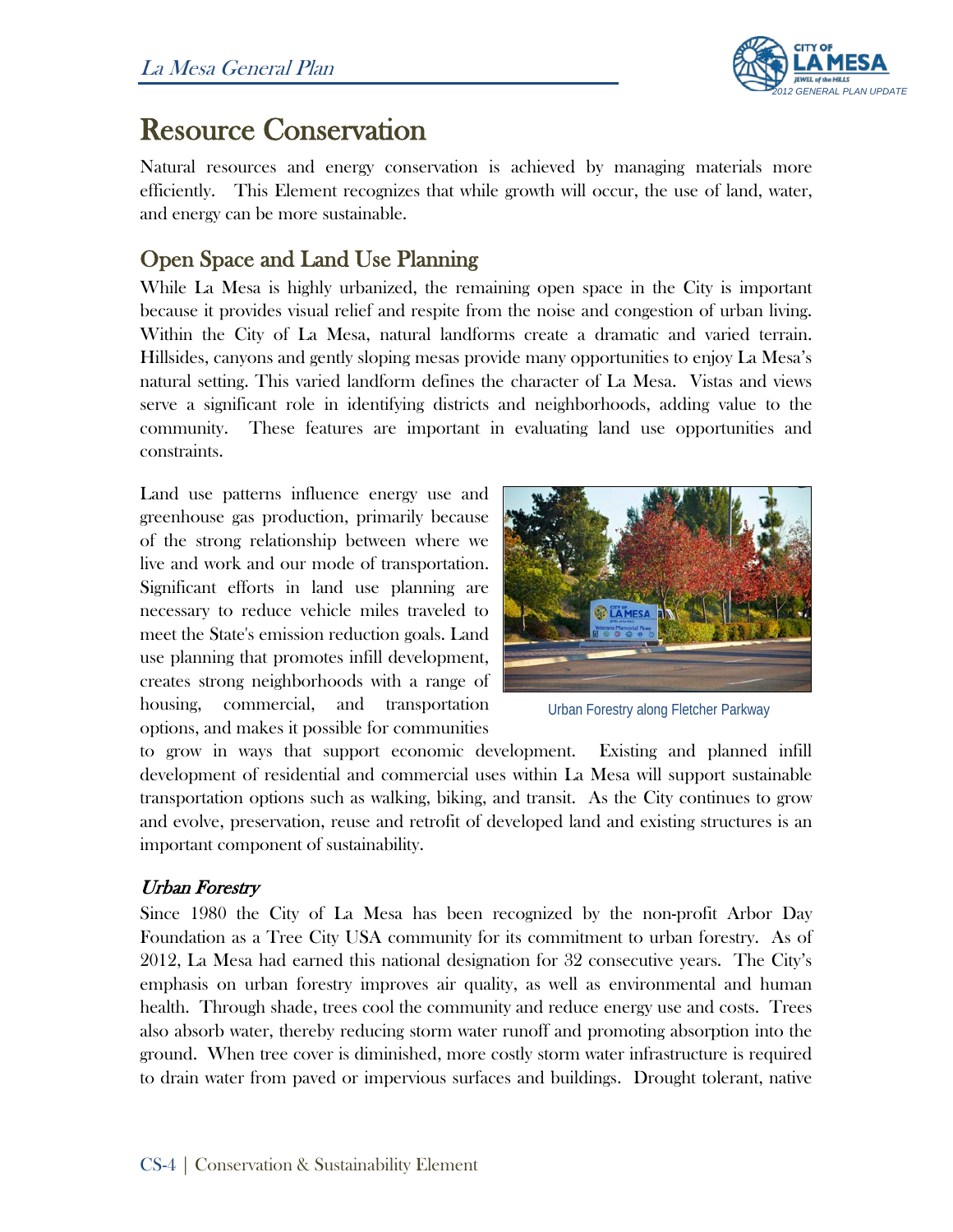

plant material and ornamental landscaping with water efficient irrigation systems add to quality of life in the City by providing small habitats for species and visual relief for people.

#### Water Resources

La Mesa is part of a naturally water poor region. An average of 80% of the water supply in San Diego County is imported from Northern California and the Colorado River. Imported water is delivered through a complex system of pipelines, pump stations, and reservoirs. Large energy demand required to move water from outside the Region generates greenhouse gas emissions. Adding to the complexity are fluctuating political and legal arrangements.

The Helix Water District supplies water within the City of La Mesa. The District's Urban Water Management Plan shows the ability to serve the water needs of La Mesa through 2030. Although La Mesa is not a waterproviding agency, the City is committed to the efficient use of water resources.

In San Diego County, residents have faced mandatory water use restrictions and water rate increases. Increasing



Water Conserving Landscape & Bio-swale on Allison Avenue

water rates heightens public awareness of San Diego County's water supply. At the same time, rising water rates increase the cost-competitiveness of water reuse and other alternative water sources.

Water conservation is one way of addressing the increased demand for potable water resulting from population growth. Reducing potable water demand through conservation helps improve water quality, protect water resources, and maintain aquatic ecosystems. The efficient use of potable water can also prevent pollution by reducing wastewater flows and reducing energy demand.

Various household routines require high water usage such as washing clothes or flushing a toilet. The use of water conserving fixtures is now mandated by the State building code. Examples include faucet aerators and low flow toilets and shower heads. Both indoor appliances and outdoor irrigation systems have become more efficient as technology improves.

#### Wastewater Treatment

La Mesa does not have a wastewater treatment plant, but directs its wastewater to a plant in the City of San Diego. The City completed a Wastewater Master Plan in 2008 and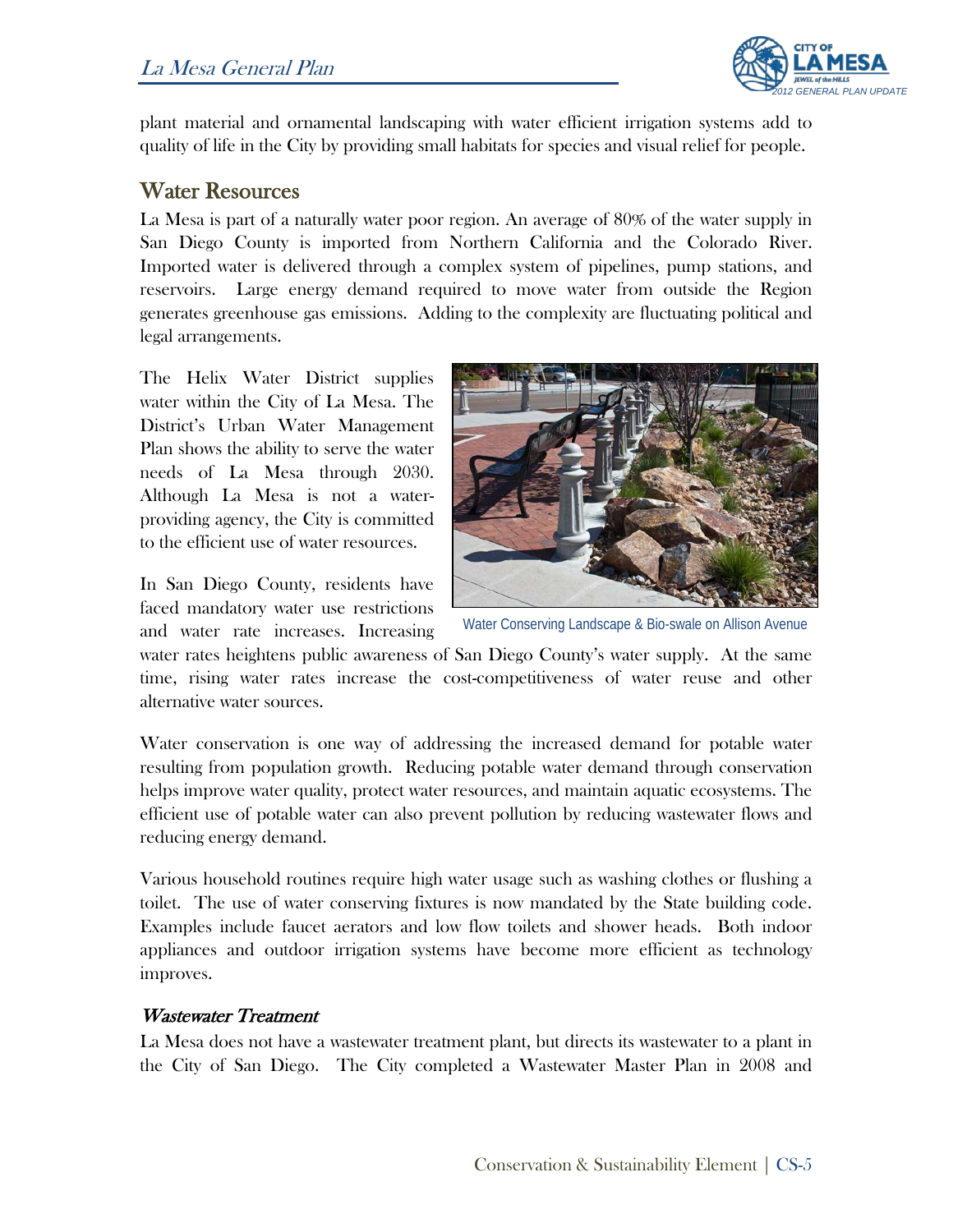

determined that La Mesa is expected to have sufficient capacity to accommodate anticipated development through 2030.

Storm water that does not soak into the ground becomes surface runoff, which either flows directly into surface waterways or is channeled into storm sewers, which eventually discharges to surface waters. Storm water is of concern for two reasons: one related to the volume of runoff water and potential for flooding and erosion. The other is related to potential contaminants that the water is carrying.

Residential areas are a common source of runoff water in the San Diego Region. Landscape chemicals, home remodeling projects, and improper waste disposal are some activities that pollute our waterways. Streets and parking lots pollute our storm water due to fuel residue, trash, and other debris. Everything that goes down a storm drain flows directly to the nearest creek or to the ocean without being treated. As part of the City's storm water pollution prevention efforts, four informational kiosks have been installed in City parks and information is available on the City's website. Continued code enforcement and participation in local cleanup efforts contribute to storm water quality.

#### Energy Conservation

Energy conservation and the use of renewable energy play an important role in preserving natural resources. Solar and wind power systems have long term benefits by reducing reliance upon fossil fuels.

The City of La Mesa has taken steps towards improved energy efficiency. In 2011, the City began working with SANDAG and SDG&E on an energy audit of public facilities to identify areas which need improvement. All new City



Solar panels line the roof of the parking garage at the Kaiser Permanente Campus.

buildings meet California energy standards and existing buildings will be upgraded with high performance windows, HVAC systems, and cool roofs as opportunities arise.

Improvements include cleaner, more efficient backup generators at the police and fire facilities; the retrofitting of traffic signals and street lights for energy savings, and the purchase of energy-efficient vehicles.

In April 2011, Governor Jerry Brown signed into law Senate Bill 2X. This law requires utilities to obtain one third of their electricity from renewable energy sources by 2020. Meeting this goal requires cooperation from multiple sectors of the California economy, including the electricity, natural gas and transportation sectors. Businesses and homes can be made more energy-efficient by:

• Implementing energy efficiency building standards;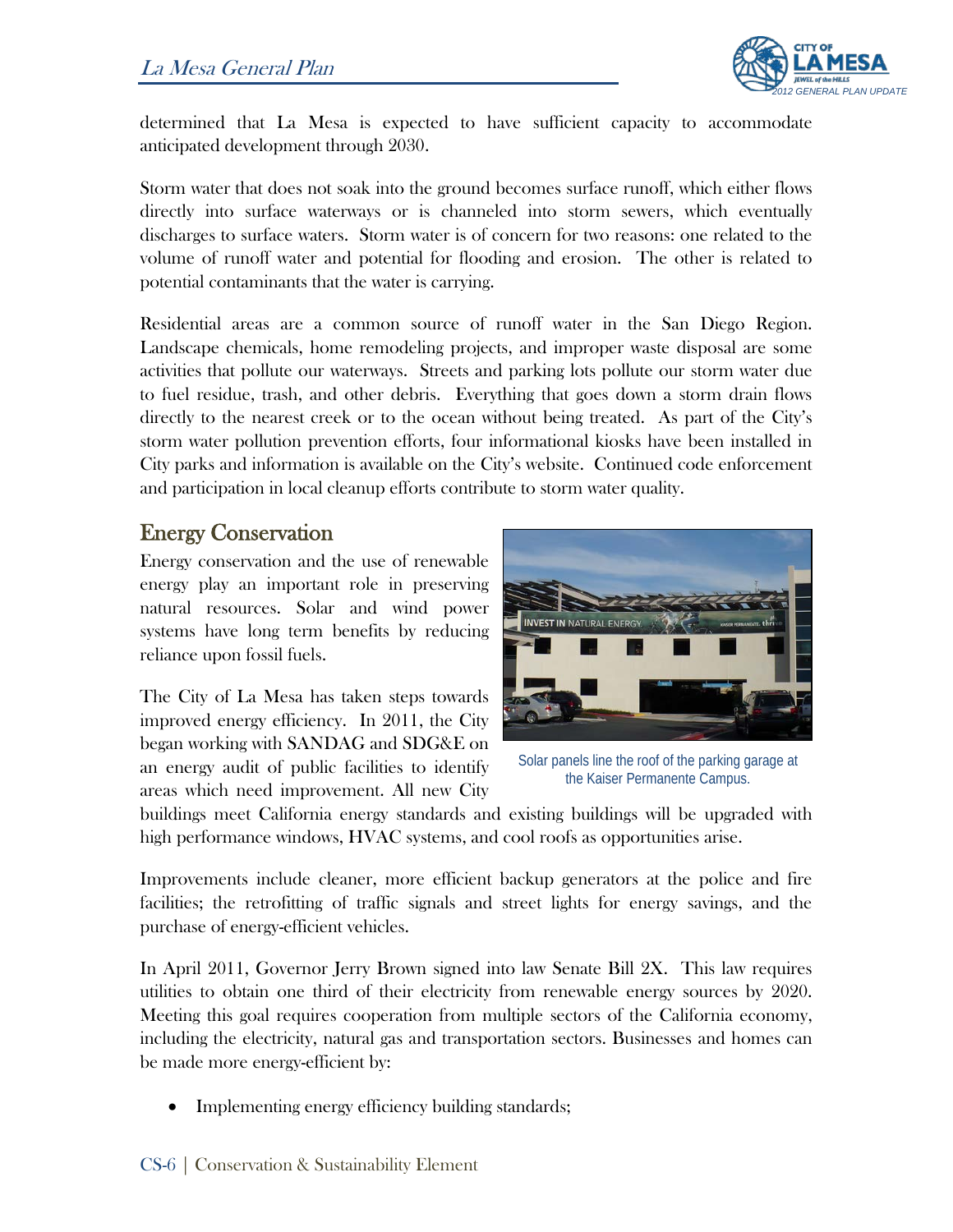

- Developing ways to streamline energy use in manufacturing, water systems, and processing systems;
- Educating citizens that wise energy use is a good investment in the economy and the environment.

#### Retrofitting Existing Buildings

In terms of community sustainability, utilization of existing buildings is more resource efficient than constructing new buildings. Retrofitting existing buildings can be a low risk investment with long term savings for property owners. Other benefits include improving the environment, increased health and productivity, and higher property values.

State and Regional efforts are underway to develop new building energy assessment tools

and protocols to rate the energy performance of existing structures. For example, Assembly Bill AB758 requires the California Energy Commission to develop a comprehensive energy efficiency program for existing residential and nonresidential buildings. With green workforce training, energy assessments, and building alterations including replacement of appliances and equipment, the goal is to deliver substantial energy savings and greenhouse gas emission reductions.



Restaurants replaced a former movie theater on Fletcher Parkway.

Many historic and older buildings are energy-efficient

because of the quality of construction, and use of passive heating and cooling, while other buildings require improvements to reduce their environmental footprint. Historic buildings can include "green" technology or be re-purposed for new uses without compromising their historic character. Older and historic communities also tend to be centrally located, highly developed, walkable, and are often mass-transit accessible. These qualities are promoted by Smart Growth principles as defined in the Land Use and Urban Design Element and are exhibited in the City's Date Avenue Historic District.

# Environmental and Public Health<br>There are both natural and man-made environmental factors which cause adverse impacts

to human health and well-being. The City's conservation efforts focus on waste management, supporting locally grown and organic foods, reducing air pollution, and improving air quality.

### Solid Waste Management

San Diego County produces approximately 1.8 million tons of trash each year. Each person in the County produces approximately 7.5 pounds of trash each day. From a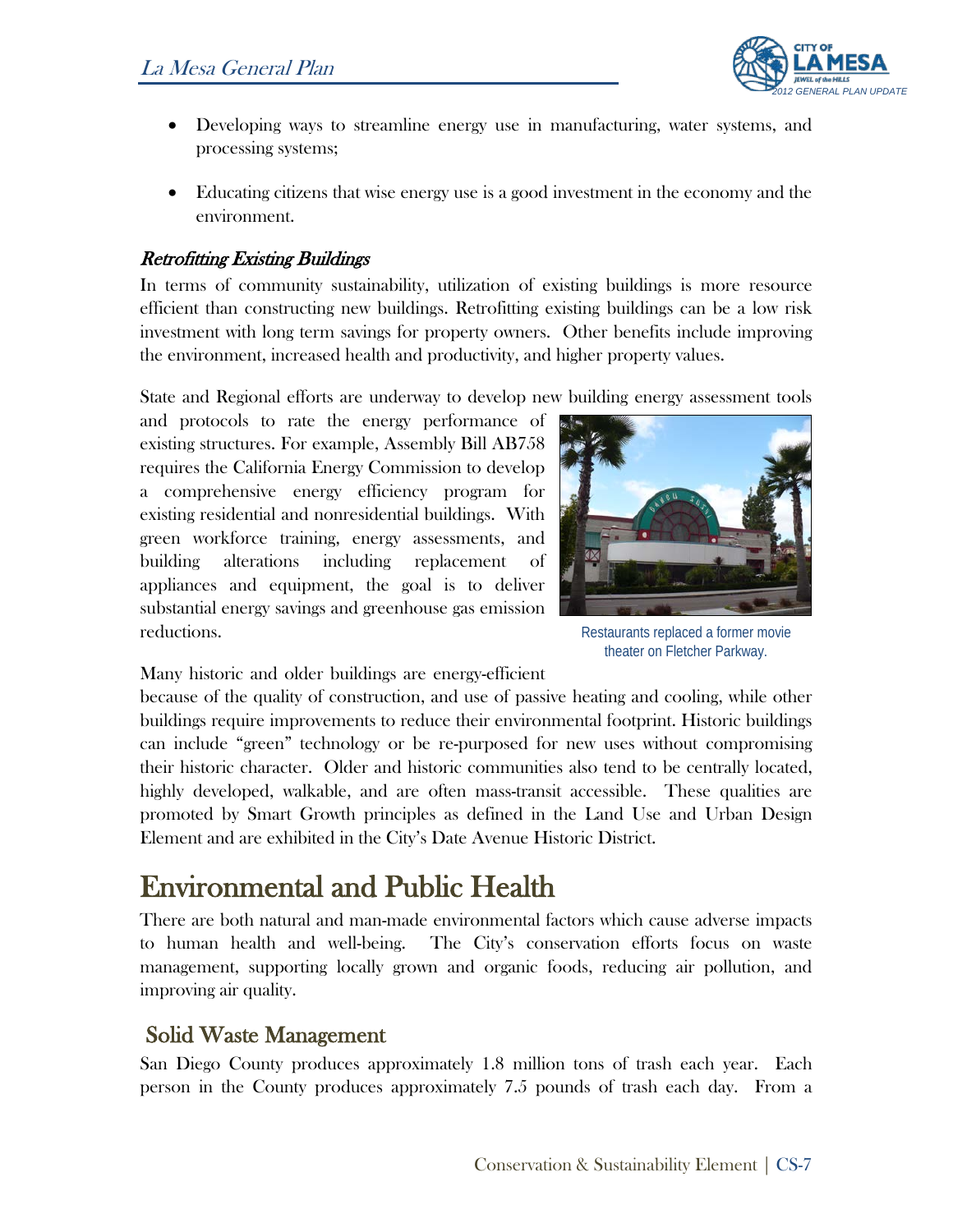

planning perspective, the key issue is the lack of future landfill space to handle these projected volumes of trash. State law requires cities and counties to divert at least fifty percent of their trash away from landfills, whether through waste reduction, reuse or recycling programs. This includes the familiar forms of recyclable materials such as glass, paper, aluminum, plastic, and yard cuttings. The City has met its State obligation to divert fifty percent of the waste stream and continues to explore new opportunities to reduce, reuse and recycle.

Locally, EDCO Disposal Corporation is contracted for the collection of solid waste and recyclable materials. Everyone in La Mesa has access to the program and the City's recycling ordinance requires all properties and businesses to recycle. A grant-funded program to improve recycling opportunities for apartment and condominium complexes began in 2010. Eligible properties can receive recycling materials for use in individual units as well as shared common areas. Curbside and commercial collection is provided through the week. This service includes recyclables such as paper, cardboard, cans, bottles, all rigid plastics, and green waste. EDCO station, a public disposal site located within the City's industrial district, accepts electronics, batteries and medical sharps from residents, Styrofoam, and cooking fats, oils and grease (FOG) for drop-off, in addition to the recyclables included in the curbside program. Green waste is also accepted. EDCO periodically revises their collection programs and hosts special events to accept waste based upon changing consumer needs.

### Urban Agriculture

Farmers' markets feature produce that is grown locally and organically, providing opportunities for residents of urban areas to access fresh produce. Farmers are able to pick produce at the peak of flavorand food retains more nutritional value. Community gardens and other communitybased agriculture help to reduce massproduced food packaging and the use of industry pesticides. Since locally grown produce does not require long-haul truck transport, fuel savings benefit both the food supplier and the environment.



La Mesa's Weekly Farmer's Market

In San Diego County there were 29 community gardens for public use as of 2010. The majority of gardens are run by a volunteer board of directors and managed by a volunteer manager. Currently there is no organization in San Diego that exclusively manages gardens, but there is a San Diego Community Garden Network. Cities that have community gardens provide minor staff oversight by City parks maintenance or neighborhood services staff. Most gardens have non-profit volunteers who provide day-to-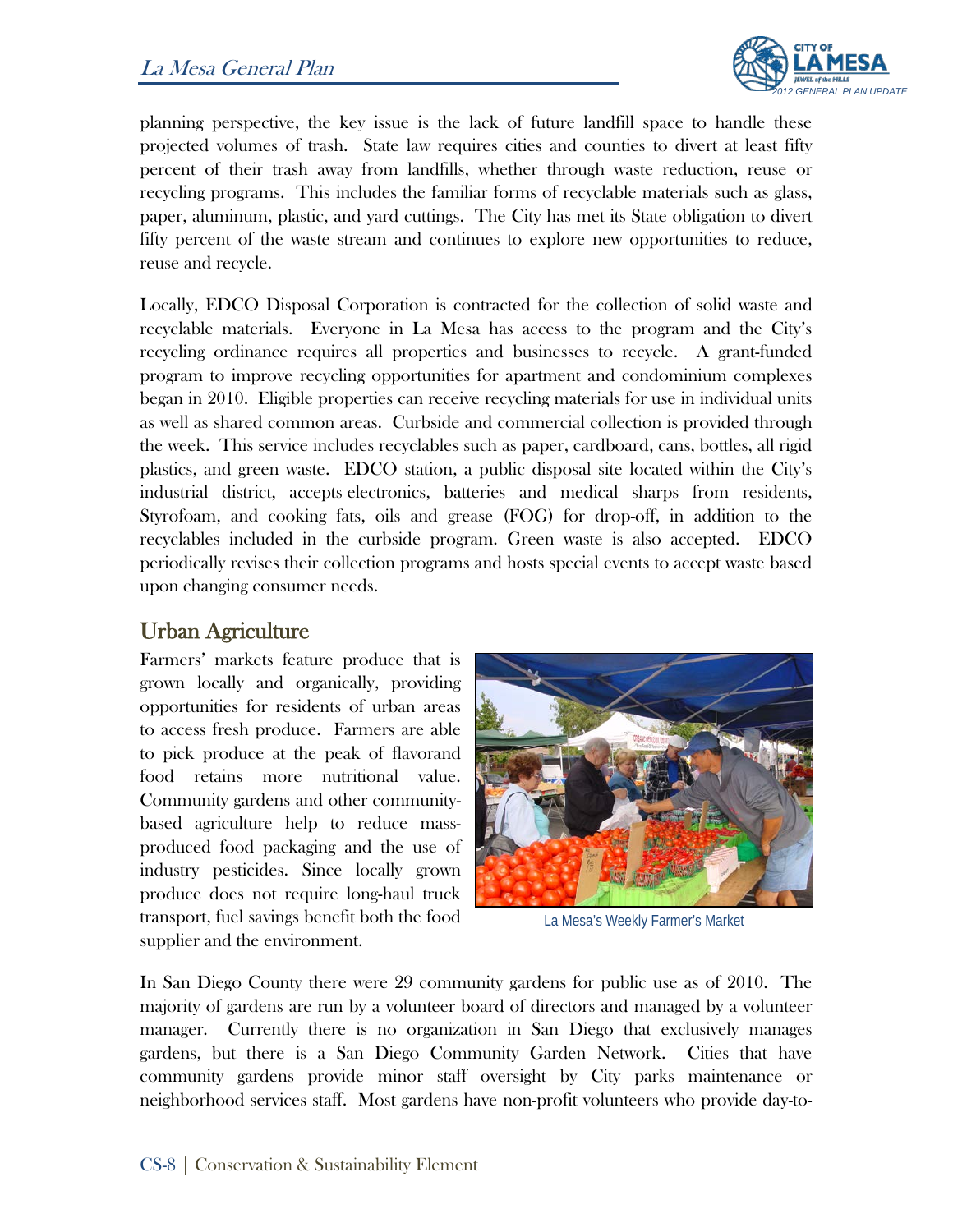

day oversight. Funding provided by cities varies from no financial support to the provision of water at no charge.

In 2010, the City began searching for an appropriate community garden demonstration site. Various public and private properties were considered in proximity to multi-family and single-family housing. Factors such as property size, access to water, and the potential to displace other land uses were considered. The City will continue to evaluate potential locations for a community garden demonstration site.

### Air Quality and Greenhouse Gases

Gases that trap heat in the atmosphere are called greenhouse gases. Some greenhouse gases occur naturally and are emitted to the atmosphere through natural processes while others are created and emitted solely through human activities such as driving cars. Carbon dioxide, methane and nitrogen oxide are examples of greenhouse gases resulting from human activities. Hazardous air pollutants can cause serious health effects such as asthma. Many policies and programs are directed toward reducing the impact of emissions on air quality by reducing air pollution in the Region.

In 2006, the State Legislature took a proactive stance against the challenges of climate change with the adoption of the California Global Warming Solutions Act of 2006 (AB 32). The California Air Resource Board (CARB) was charged with developing regulations and market mechanisms that would reduce the State's greenhouse gas emissions to 1990 levels by 2020. This represents a 25 percent reduction statewide, with mandatory caps for significant emission sources beginning in 2012.

The Sustainable Communities and Climate Protection Act (SB 375) was enacted in 2009. This legislation addresses the need to integrate land use and transportation planning to reduce greenhouse gas emissions from motor vehicle trips. The California Air Resources Board set reduction targets for all regions of the state. For the the San Diego Region, the target is a reduction in emissions of seven percent by 2020 and thirteen percent by 2035.

SANDAG's 2050 Regional Transportation Plan contains a Sustainable Communities Strategy (SCS), a plan to reach the greenhouse gas reduction targets established for the San Diego Region. The strategy proposes to utilize anticipated funding resources to achieve transportation and housing goals that reduce green house gas emissions, while protecting natural resources and open space. Future housing and job growth within the Region are focused in areas served by existing and planned transportation infrastructure providing workers and residents with travel options.

La Mesa's central location, mix of housing stock and employment opportunities align with the goals of the Sustainable Communities Strategy. An organizing principle of the La Mesa General Plan is strengthening this alignment by concentrating future mixed-use development around transit infrastructure and improving pedestrian and bicycle facilities within transit-rich neighborhoods.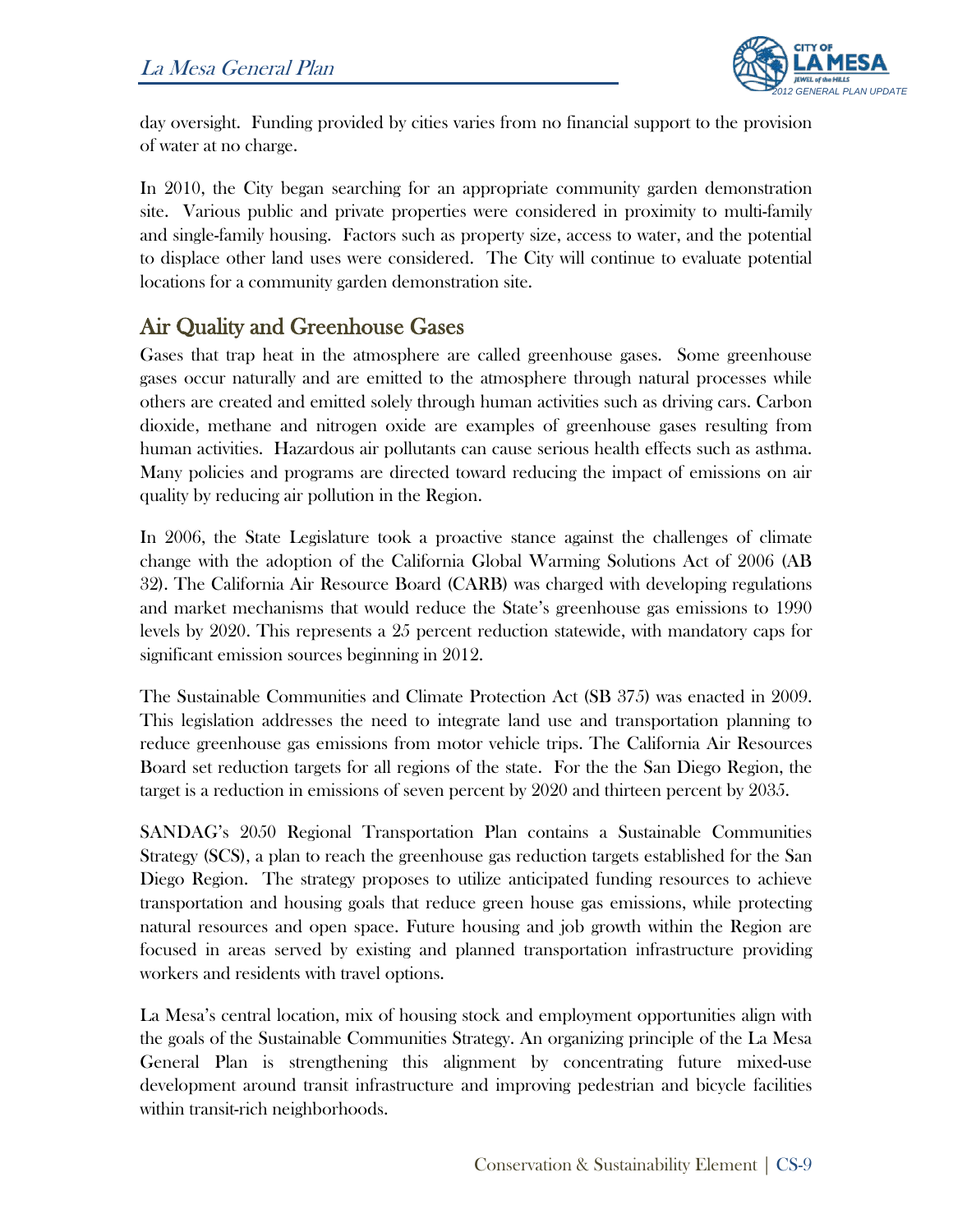

### Economic Development

Maintaining a strong economy whose vitality can be relied on well into the future is key to sustainability. A healthy economy delivers diverse employment opportunities to its residents, while addressing the environmental and societal impacts of business and consumer actions. A well-trained workforce, access to an appropriate range and supply of local jobs and services, and energy-efficient business operations are integral to sustainable economic development. The Land Use and Urban Design Element includes sustainable economic development policies.

Transportation<br>A safe and efficient transportation system supports the health and welfare of both residents and visitors and is essential to the economic vitality of the business community. Most people are reliant on private, single-occupant vehicles, which cause pollution and the release of greenhouse gases into the air. There are more sustainable methods of transportation that have less of an impact on the environment such as transit, carpooling, biking, and walking.

#### Sustainable Transportation

In 2011, SANDAG adopted the 2050 Regional Transportation Plan (RTP) which outlines a plan for investing an estimated \$214 billion in local, State and Federal transportation

funds expected to come into the Region over the next 40 years. The largest proportion of these funds will go towards transit in an effort to add sustainable transportation options to the San Diego Region. Furthermore, SANDAG was the first agency in California to adopt a Regional Transportation Plan which included a Sustainable Communities Strategy (SCS) required by Senate Bill 375. The SCS details how the Region will reduce greenhouse gas emissions to State-mandated levels over time. The strategy focuses on increasing the use of sustainable modes of transportation such as biking, walking, and transit.



Sustainable transportation includes non-motorized travel options such as biking.

The 2050 RTP carefully balances the mandate to improve the environment with the needs of the economy and the desire to construct a multimodal transportation system that works for everyone. The Plan includes 156 new miles of trolley service, doubled transit service miles, and increased frequency in key corridors. Furthermore, the Plan dedicates \$3.8 billion for Regional and local bicycle and pedestrian projects, and creates new carpool and tele-work incentive programs to reduce single-occupancy vehicle travel.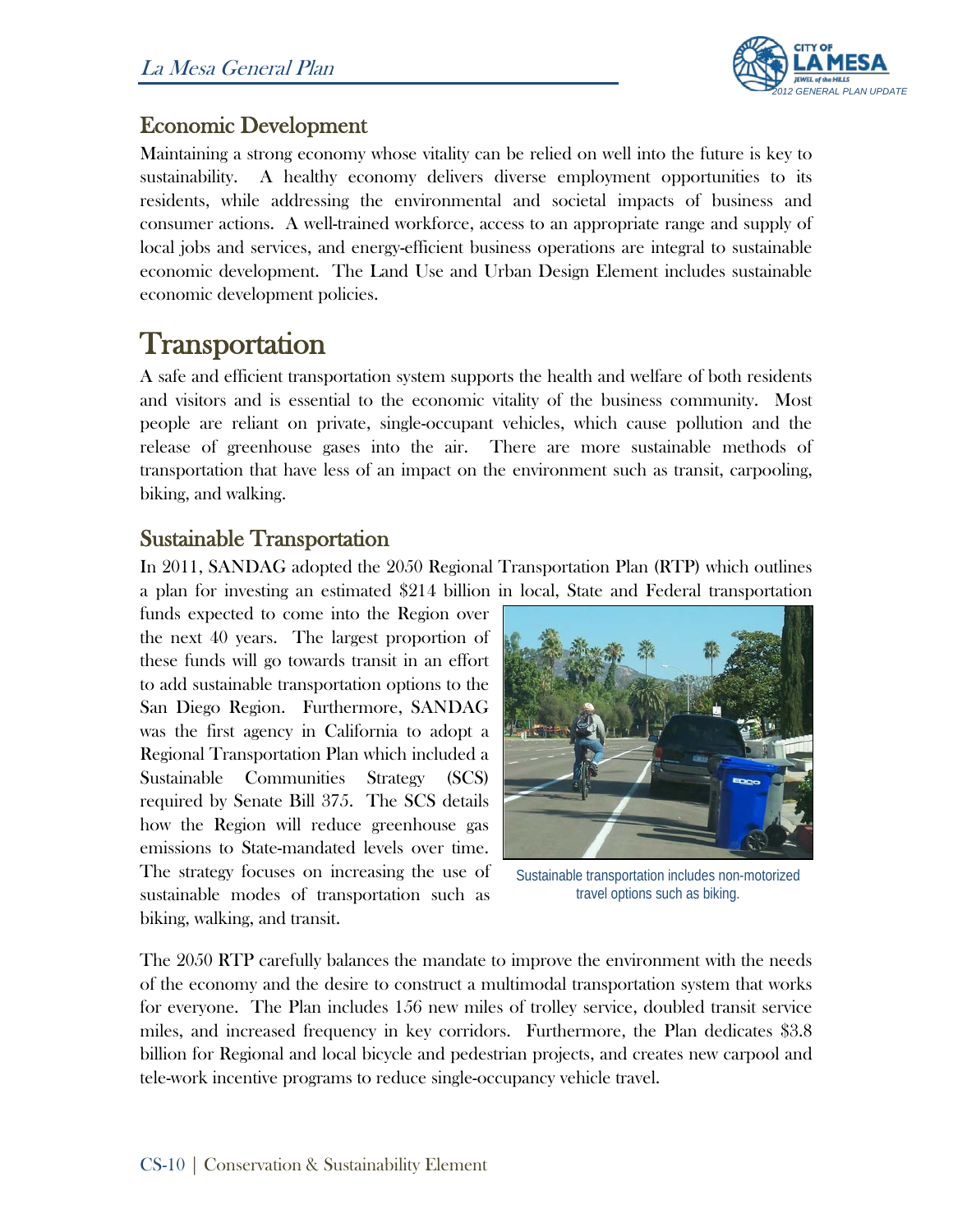

Transportation also includes the design of streets for health, safety, livability, sustainability, and more. Sustainable communities include complete streets which are safe to cross or walk along, places to meet people, a link to healthy neighborhoods, and a vibrant mix of retail. Not only does this initiative enhance the safety and security of streets, it reduces the total amount of paved area, reduces street water runoff into watersheds, maximizes infiltration and reuse of storm water, reduces greenhouse gas emissions, promotes the economic well-being of businesses and residents, and reduces energy consumption.

#### Transportation Demand Management (TDM)

While significant improvements to Regional transportation infrastructure may take many years, managing the demand on our existing roadways is a cost-effective method for improving the daily commute while also improving the quality of life within La Mesa. Typical transportation demand



management programs include ridesharing initiatives such as carpooling, vanpooling, and buspooling; promoting alternative work schedules and telecommuting; and promoting bicycling, walking, and the use of public transit.

Goals, Objectives, and Policies<br>This section summarizes the City's Goals and Policies on Conservation and Sustainability issues from both local and Regional perspectives. The issues are divided into subsections by subject area, including: Resource Conservation, Environmental and Public Health, Economic Development, and Transportation.

#### Goal CS-1: The sustainable use of natural resources and land.

#### Objective CS-1.1: Create compact, mixed-use projects with amenities to enhance the City's natural setting.

Policy CS-1.1.2: Promote the Mixed-Use Overlay Zone and related Design Guidelines to encourage infill along the City's transit corridors.

Policy CS-1.1.3: Preserve existing trees where appropriate and require planting of new trees in conjunction with public and private developments.

#### Objective CS-1.2: Encourage the use of local, non-polluting, renewable, and recycled resources.

#### Objective CS-1.3: Achieve sustainable levels of water supply and quality in support of local and Regional needs.

Policy CS-1.3.1: Support Regional water conservation efforts, water reclamation, and prevention of water quality degradation.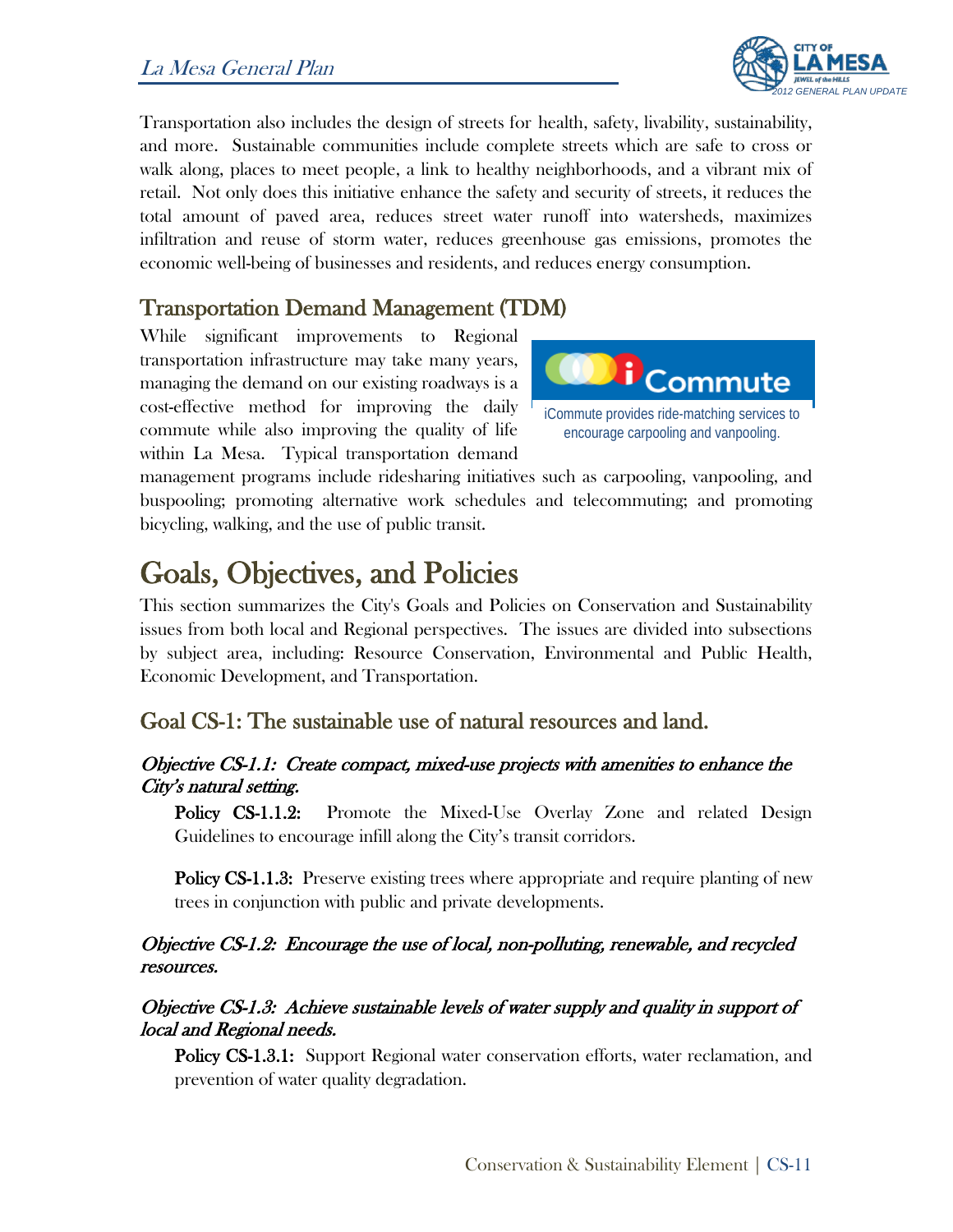

**Policy CS-1.3.2:** Encourage development that incorporates water recycling subject to review and approval of the local water purveyor (Helix Water District).

Policy CS-1.3.3: Encourage the use of mulch and compost in lieu of chemical fertilizers to improve water quality.

#### Objective CS-1.4: Collaborate with partner agencies, utilities, and businesses to support a range of energy efficiency and conservation measures.

Policy CS-1.4.1: Facilitate savings-by-design and address energy-efficient building and site design in the retrofit or renovation of new, and existing, developments.

Policy CS-1.4.2: Encourage the use of local, non-polluting, renewable, and recycled resources.

#### Goal CS-2: Improve environmental and public health in the City.

#### Objective CS-2.1: Facilitate solid waste reduction measures.

Policy CS-2.1.1: Encourage composting, recycling, and other appropriate techniques to reduce waste by the City and its residents.

**Policy CS-2.1.2.:** Establish management policies and programs which will encourage recycling by the City, residences and businesses.

#### Objective CS-2.2: Reduce the level of pollutants entering the air.

**Policy CS-2.2.1:** Establish local best management practices that improve air quality as mitigation measures in the environmental review of future development.

Policy CS-2.2.2: Encourage infrastructure, such as fueling stations, for alternative fuel vehicles.

Policy CS-2.2.3: Collaborate with public, private, and Regional entities to develop and implement "clean energy fueled" fleet, bus, and train vehicles.

Goal CS-3: Safe mobility and access for all without compromising our ability to protect public health and safety.

#### Objective CS-3.1: Facilitate a reduction of automobile dependency in favor of affordable alternative, sustainable modes of travel.

Policy CS-3.1.1: Encourage businesses, organizations, and residents to participate in the implementation of Regional transportation demand management, including carpooling programs.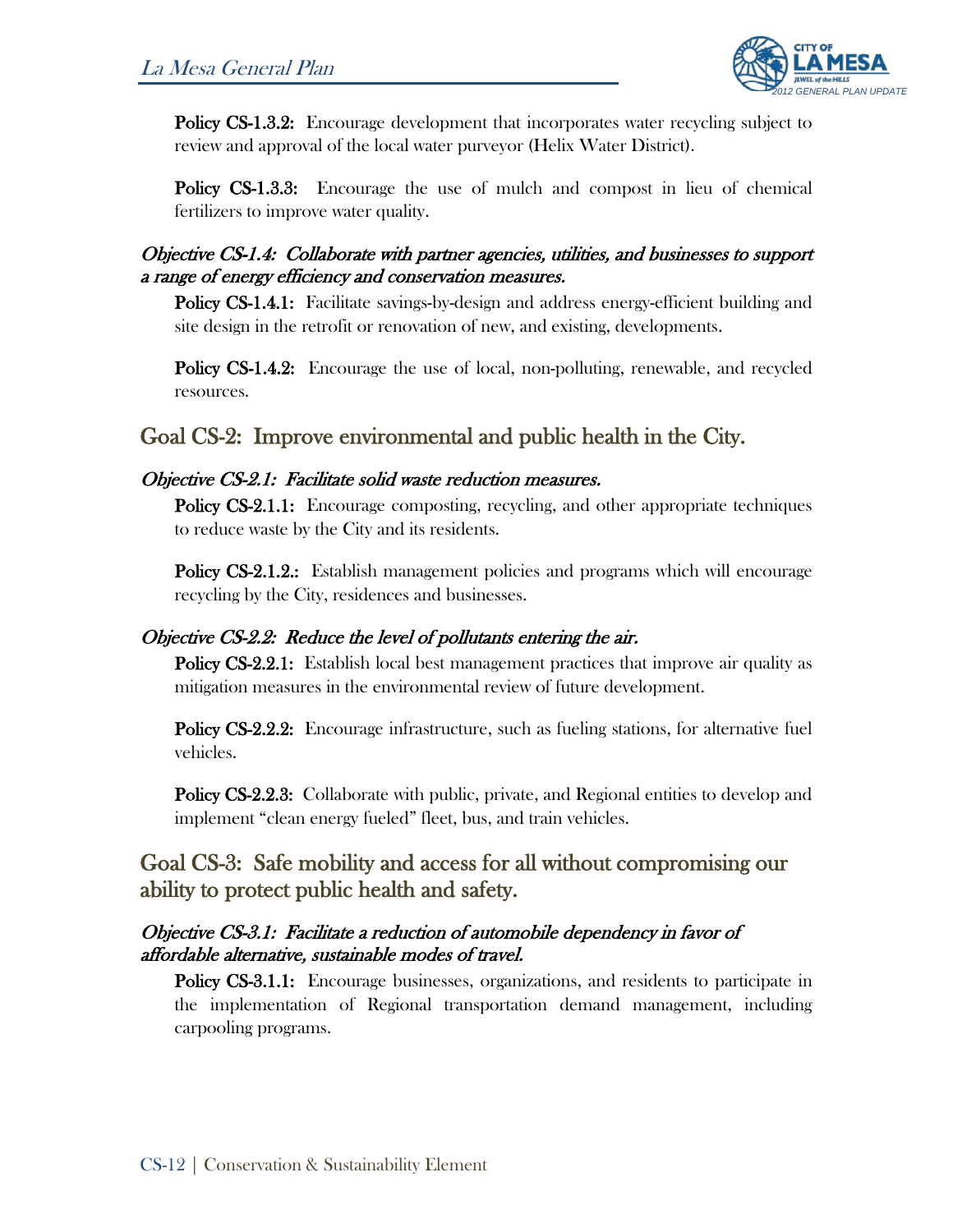

# Implementation

### U.S. Mayors Climate Protection Agreement

The U.S. Conference of Mayors (USCM) is the official nonpartisan organization of cities with populations of 30,000 or more. The primary roles of the USCM are to promote the development of effective national urban and suburban policy, to strengthen Federal-City relationships, and to provide mayors with leadership and management tools.

The U.S. Mayors Climate Protection Agreement was passed in June 2005 recognizing global warming and urges both the Federal and State governments to enact policies and programs toward the reduction of greenhouse gas emissions. The agreement includes 12 target areas for reducing greenhouse gas emissions including emissions monitoring, land use policies, non-automobile transportation, energy efficiency, building design, waste treatment and recycling, and outreach. On April 10, 2007 the City Council adopted Resolution No. 2007-039 endorsing the U.S. Mayors Climate Protection Agreement. As such, the City is committed to:

- Urging State governments and the Federal government to enact policies and programs to meet or beat the greenhouse gas emission reduction target suggested for the United States in the Kyoto Protocol.
- Meeting or exceeding Kyoto Protocol targets for reducing global warming pollution by taking actions in its own operations and community such as:
	- 1. Creating an inventory of global warming emissions in City operations and in the community, setting reduction targets, and creating an action plan;
	- 2. Adopting and enforcing land use policies that reduce sprawl, preserve open space, and create compact, walkable urban communities;
	- 3. Promoting transportation options such as bicycle trails, commute trip reduction programs, incentives for carpooling, and public transit;
	- 4. Increasing the use of clean, alternative energy by investing in "green tags," advocating for the development of renewable energy resources, and recovering landfill methane for energy production;
	- 5. Making energy efficiency a priority through building code improvements, retrofitting City facilities with energy-efficient lighting, and urging employees to conserve energy and save money;
	- 6. Purchasing only Energy Star equipment and appliances for City use;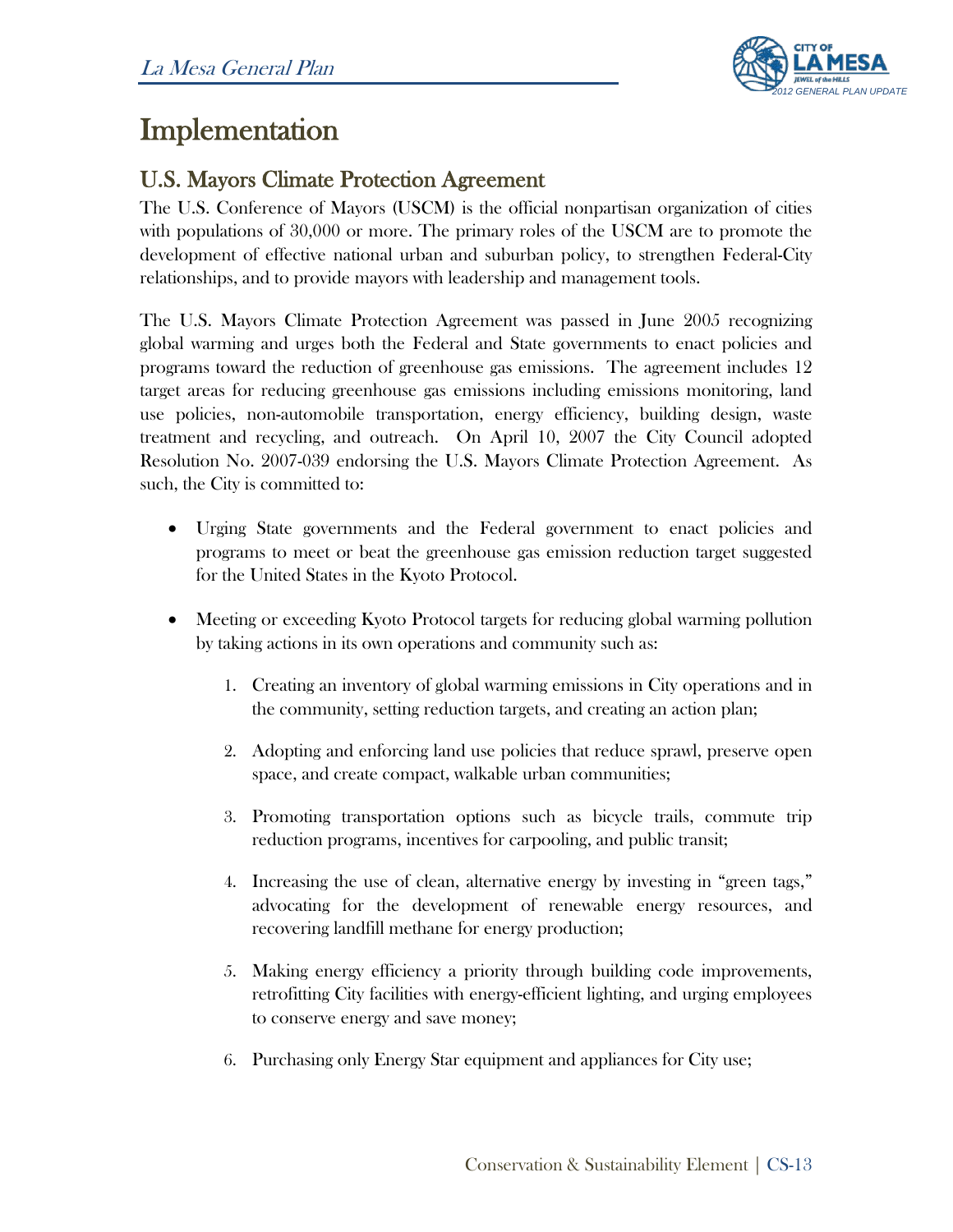

- 7. Practicing and promoting sustainable building practices using the U.S. Green Building Council's LEED program or a similar system;
- 8. Increasing the average fuel efficiency of municipal fleet vehicles, reducing the number of vehicles, launching an employee education program including anti-idling messages, and converting diesel vehicles to bio-diesel;
- 9. Evaluating opportunities to increase pump efficiency in water and wastewater systems and recovering wastewater treatment methane for energy production;
- 10. Increasing recycling rates in City operations and in the community;
- 11. Maintaining healthy urban forests, promoting tree planting to increase shaded areas, and to absorb CO2; and
- 12. Helping to educate the public, schools, other jurisdictions, professional associations, and businesses about reducing global warming pollution.

## Opportunities for Sustainability

The City will continue to implement sustainability within the community in various ways. Amenities such as urban walking trails, the safe routes to school program, a City fleet of hybrid vehicles, the Farmers' Market, and the rehabilitation of existing buildings all improve the quality of life for City residents. Additionally, City departments will assist private property owners through the development review process for those interested in retrofitting their homes and businesses, or developing new energy-efficient projects. La Mesa's Boards and Commissions, including the Environmental Sustainability Commission, advise City officials and the public on environmental policies, programs, and projects while promoting public education and fostering community engagement. Suggestions for a sustainable lifestyle include:

- Condense auto trips and replacing trips with biking, walking, or public transit.
- Use natural lighting in buildings, such as skylights and replacing old appliances and fixtures with high performance ones.
- Start a vegetable or herb garden and composting food waste and yard trimmings.
- Use drought tolerant landscapes and watering yards in the cool of the evening.
- Combine shopping trips and reuse shopping bags.
- Recycle packaging and other items for landfill diversion.
- Support historic preservation efforts that conserve existing built resources.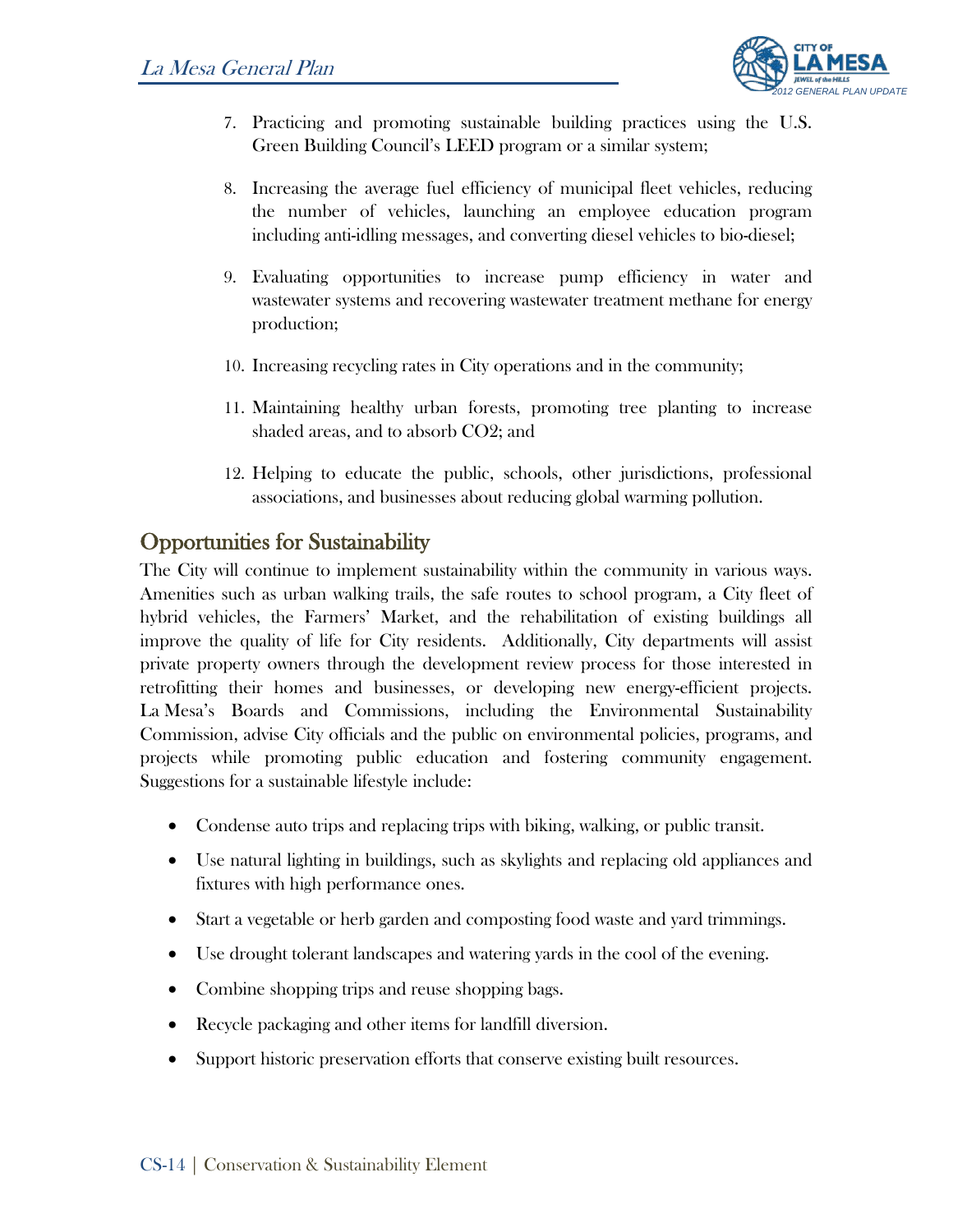

#### Resource Conservation

#### Land Use and Design Review

Regionally, the San Diego Association of Governments is working to identify smart growth development opportunities where compact, walkable, and bicycle-friendly urban centers are sited near transit and bus corridors. The City's General Plan Land Use Map also establishes land use opportunities on properties throughout the City to promote this type of development. The City's Design Review Program is used as part of the review of projects including sites that are considered to be environmentally sensitive.

#### Grading Ordinance

Grading construction means excavating or depositing soil materials, either through a cut or a fill process. It is usually done to reorient the land for development. The Grading Ordinance was adopted to address potential impacts associated with earth movement and grading construction; to safeguard the health, safety, and public welfare, and to minimize erosion and protect fish, wildlife, and the natural environment. A grading permit is required for all but a limited scope of earth-moving operations so that these problems can be prevented.

#### Habitat Conservation Plan

In 1999 the City of La Mesa executed an implementing agreement to establish the La Mesa Sub-area Plan for Habitat Conservation with the United States Fish and Game Service and the California Department of Fish and Game. The La Mesa Subarea Plan lists threatened and endangered species which are subject to conservation within the Regional Multiple Species Conservation Plan area (MSCP). The MSCP is intended to provide for the protection and conservation of the Region's heritage while continuing to allow appropriate levels of development and growth. As a planning tool, these plans protect the Region's bio-diversity while reducing conflicts between development interests and natural resources.

#### Water Quality

The City of La Mesa participates in San Diego County's METRO wastewater system, treating an average of 180 million gallons of wastewater per day. The METRO Wastewater Joint Powers Authority, comprised of 15 participating agencies, addresses wastewater issues that ensure fair rates, concern for the environment, and collaboration among all stakeholders.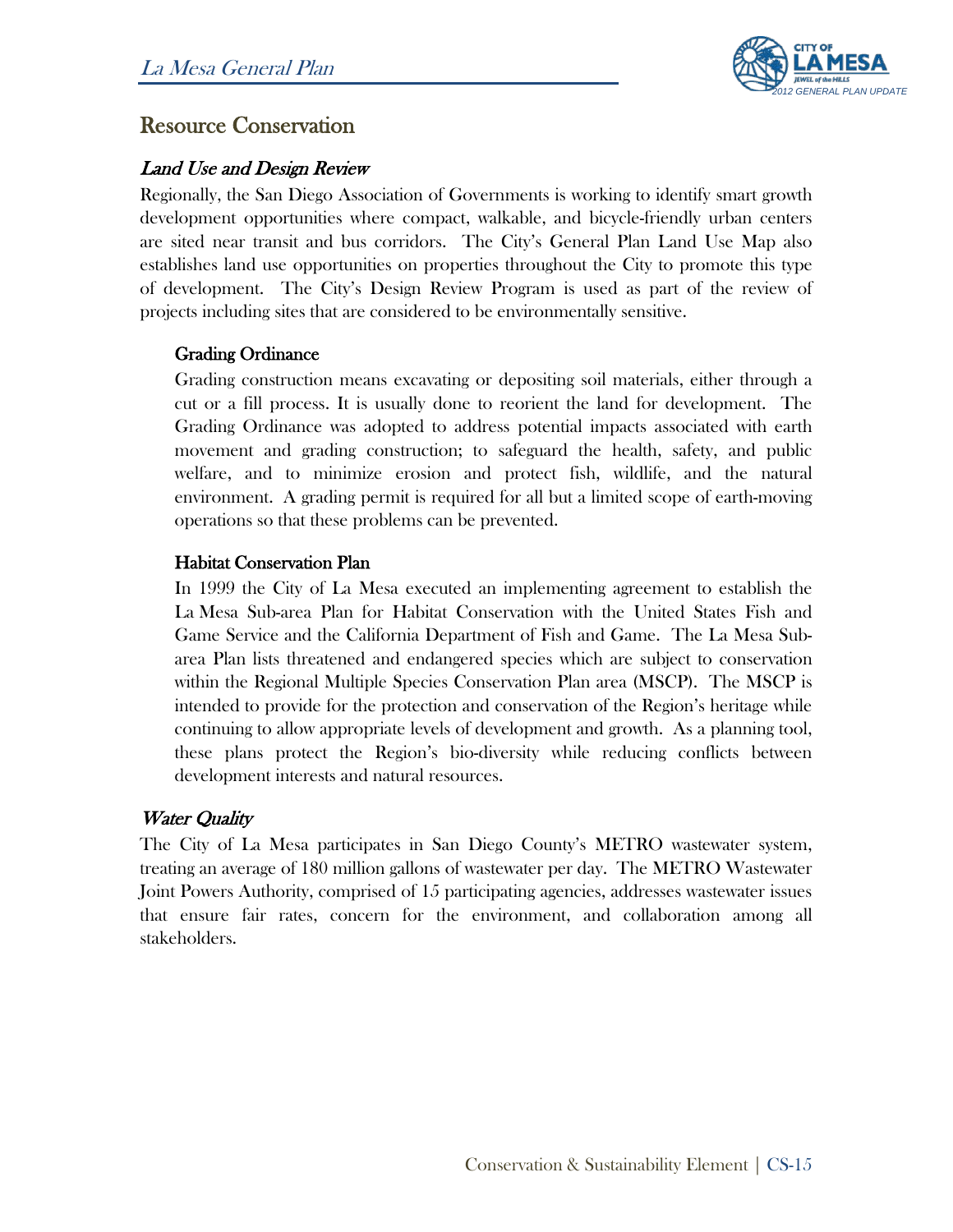

#### Storm Water Management

The City of La Mesa's Storm Water Management Ordinance is intended to protect water quality by setting best management practices for new development and enforcing the San Diego Regional Water Control Board water quality objectives and implementation plans. Implementation of Regional and local storm water quality objectives protects the City's watersheds by prohibiting non-storm water discharges to the storm water conveyance system.

#### Water Supply

The Community Development Department refers development plans to Helix Water District for review and comment to ensure that water service is available to serve proposed projects. Helix Water District has completed a report on future water supply. Adopted in 2011, the Urban Water Management Plan is a forecast of future water demand within the district's service area.

#### Water Efficient Landscaping

To address outdoor water efficiencies the City of La Mesa adopted a water efficient landscape ordinance in 2010 as required by the State of California Water Conservation in Landscaping Act. The City's Ordinance recognizes that, while landscaping is essential to the quality of life, landscape design and installation must be water efficient. This Ordinance establishes a water budget to encourage water use efficiencies.

#### Energy Conservation

The California Green Building Standards Code (CALGreen) was implemented in early 2011, applies to all new residential and non-residential buildings, and is the first State-wide mandatory Green Building Code in the Nation. CALGreen establishes regulations that will achieve major reductions in Greenhouse Gas Emissions, energy consumption, and water use. It is intended to improve the public

health, safety, and general welfare through design and building construction techniques which reduce environmental



Newly constructed buildings must adhere to the California Green Building Standards Code for New Construction.

impacts and encourage sustainable practices. Mandatory provisions of the code include:

- Preferred parking areas for clean-air vehicles on new development sites;
- Twenty percent (20%) reduction of potable water use within new buildings;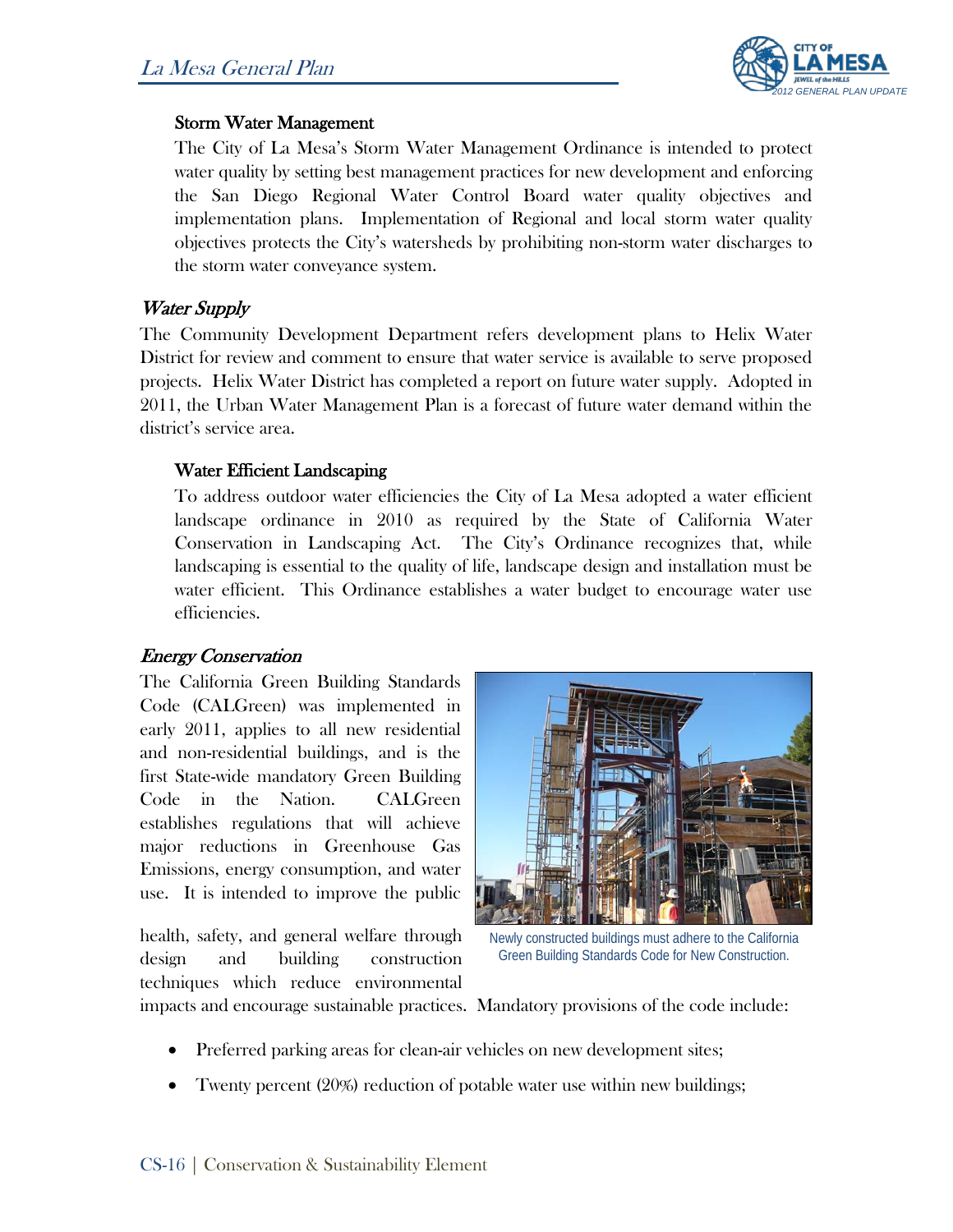

- Fifty percent (50%) of construction waste diverted from landfills;
- Use of building finishes that emit low levels of Volatile Organic Compounds (VOC's); and
- Modification of a building's subsystems for optimum efficiency.

Local jurisdictions, including the City of La Mesa, have adopted these building codes to implement State goals.

### Environmental and Public Health

#### Air Quality

#### San Diego Regional Air Pollution Control District

The San Diego Regional Air Pollution Control District (APCD) regulates air quality within the County and has programs and regulations to control the release of toxic substances into the air and to minimize dust and particulates released during construction and demolition activities. The Community Development Department will implement State air quality standards as part of the development review process for new projects. Enforcement of air quality regulations during the construction phase and as part of on-going operations is necessary to protect the public health.

#### Solid Waste Management

City Staff select environmentally friendly options for products and services for use by all departments. The City's mandatory Recycling Ordinance is enforced and has a City-wide

compliance rate among commercial businesses and multi-family properties of 95%. Using a grant from the Department of Resources Recycling and Recovery (CalRecycle), the City distributes hundreds of recycling cans for common areas in multi-family properties in La Mesa along with thousands of recycling bags and can crushers for individual units.

The Public Works Department will continue to implement the City's Source Reduction & Recycling Plan and promote the curbside recycling program conducted by EDCO Disposal.



EDCO provides curbside collection services through the week.

#### National Prescription Drug Take-Back Program

The La Mesa Police Department, working in conjunction with Drug Enforcement Administration, participates in the National Prescription Drug Take-Back Program,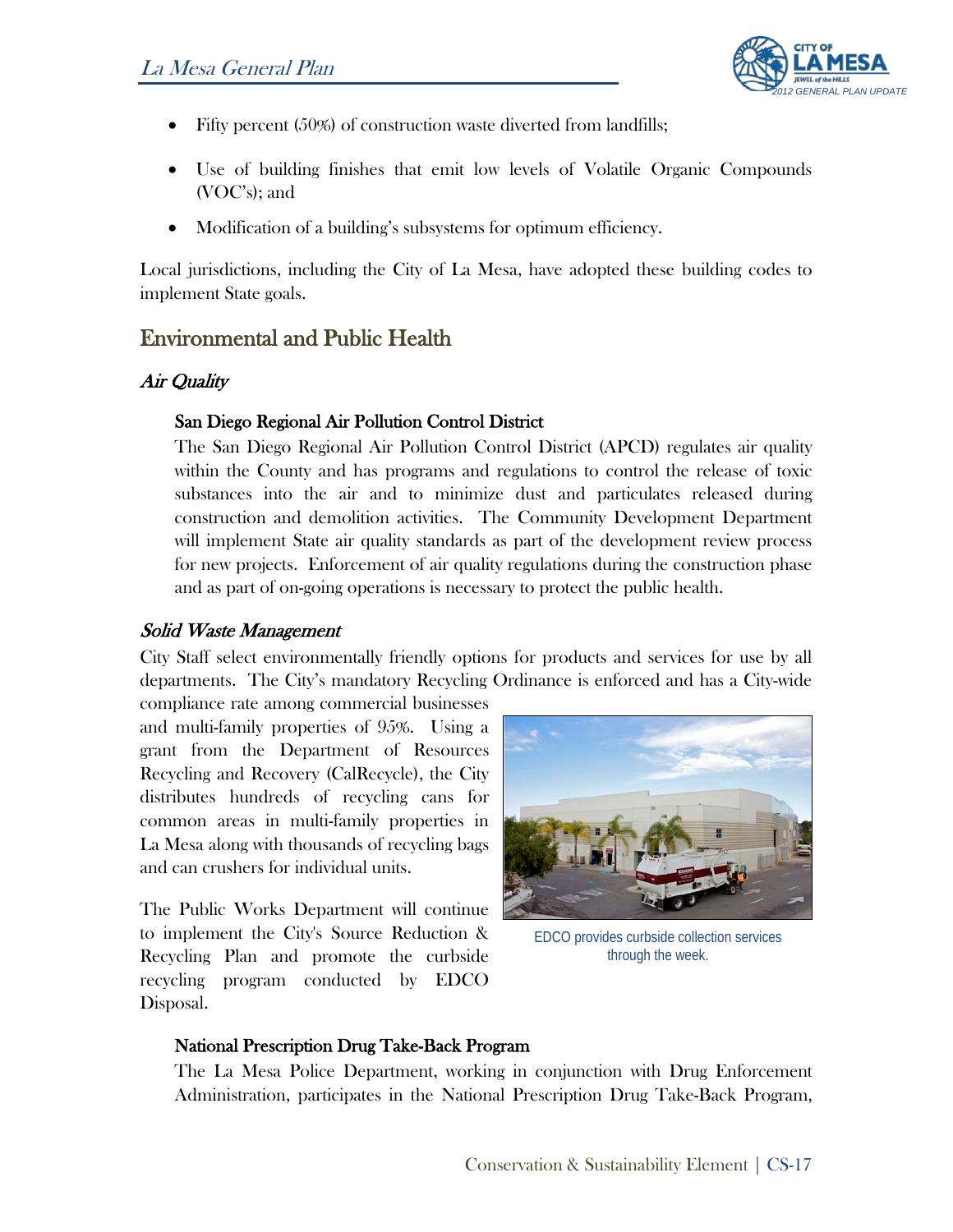

which encourages citizens to properly dispose of their unused and outdated medications. The "no-questions" drop-off program is preferred to throwing away or flushing unneeded prescriptions down the toilet, both of which can be hazardous.

#### Fats, Oils, and Grease Control Program

The Fats, Oils, and Grease (FOG) Control Program was implemented to help reduce blockages within the wastewater system which can lead to sanitary sewer overflows that degrade surface water quality and pose a hazard to health and safety. Food service establishments are required to participate in the program. EDCO Station in La Mesa is providing a FOG recycling program to all San Diegan residents and businesses. The EDCO's FOG recycling program removes oil commodities from landfills while a private company refines those substances into biodiesel that can be sold to commercial customers to run greener diesel fleets.

#### Economic Development

The City will work with private developers and businesses to assist and direct them to Regional resources and programs which encourage sustainable business practices. One such Regional resource is the non-profit Center for Sustainable Energy, which offers specific workforce training programs and grants for retro-fitting buildings for energy efficiency. Opportunities for grants and collaborative programs may vary year to year, but can be used to minimize local costs of "going green". The City of La Mesa also works in collaboration with utility providers, such as SDG&E and Helix Water District, on implementing sustainability practices for specific development projects.

#### Transportation

The Circulation Element sets specific policies for action, including implementation of the Bicycle Facilities and Alternative Transportation Plan. Additionally, the Health and Wellness Element addresses walkability and Safe Routes to School programs as transportation alternatives. Governments, special districts, and private businesses should consider incentives for employee carpooling, use of compressed work week schedules, telecommuting, and education initiatives as options in support of a more sustainable future.

Through the Sustainable Communities Strategy, SANDAG offers various incentive programs to encourage people to change their daily commute to reduce Greenhouse Gas Emissions and improve air quality. Employers play a significant role in transportation demand management by offering comprehensive commuter programs for their employees. To encourage reduced automotive use and air pollution, agencies in the County have promoted programs to recognize those companies or organizations that have taken steps to improve air quality through innovative projects and programs.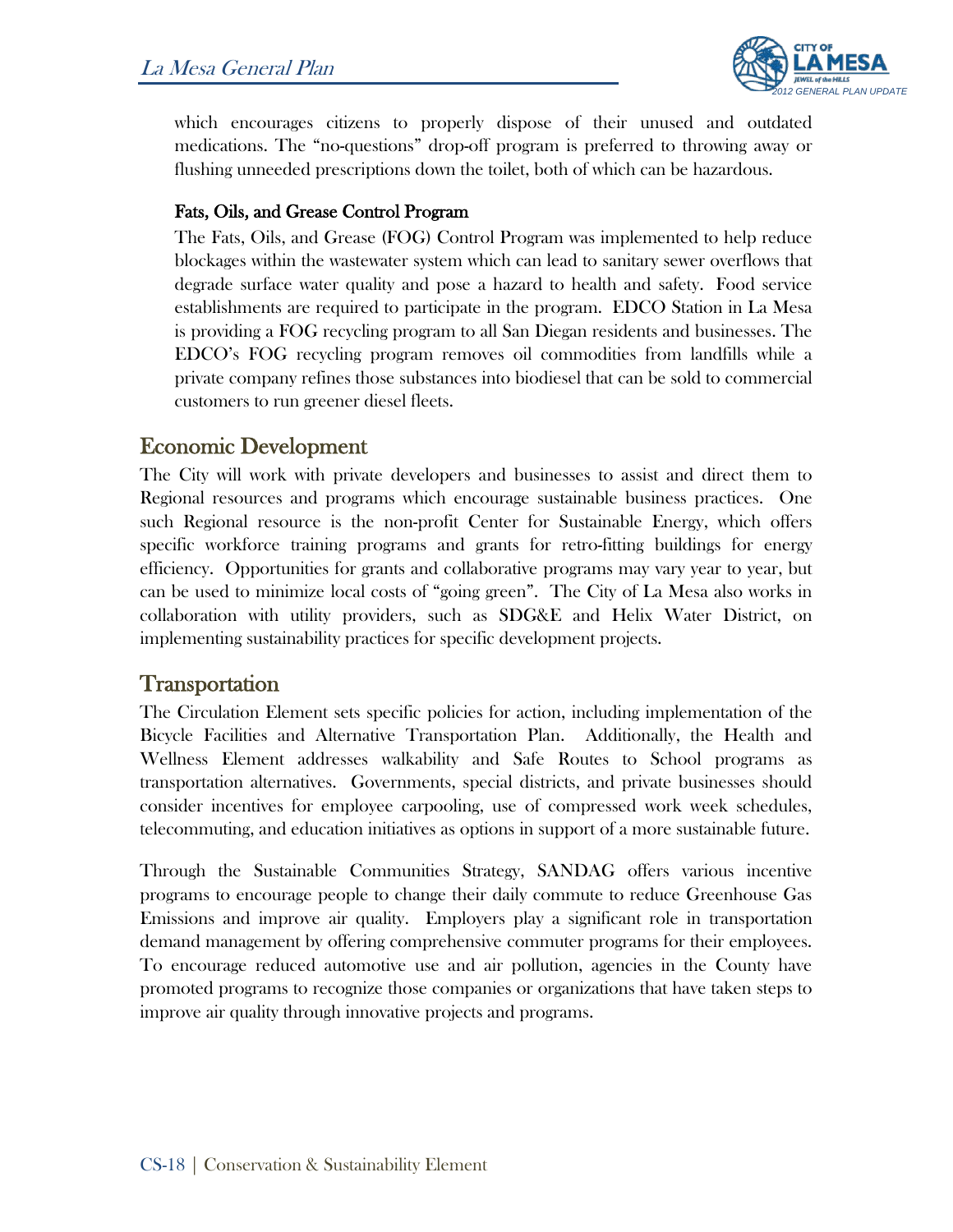

# **Glossary**

Air Basin: A land area with similar meteorological and geographic conditions throughout. To the extent possible, air basin boundaries are defined along political boundary lines. California is currently divided into 15 air basins.

Air Pollution Control District (APCD): A county agency with authority to regulate stationary, indirect and area sources of air pollution within a given county and governed by a District Air Pollution Control Board composed of the elected county supervisors.

California Air Resources Board (ARB or CARB): The State's lead air quality agency is responsible for attainment and maintenance of the State and Federal air quality standards, California climate change programs, and motor vehicle pollution control. It oversees County and Regional air pollution management programs.

Cap-and-Trade: Cap-and-Trade is a regulatory approach used to control pollution by setting a firm cap on allowed emissions while employing market mechanisms to achieve emissions reductions while driving costs down. In a cap-and-trade program, a limit, or cap is put on the amount of Greenhouse Gases that can be emitted.

Economic Diversity: The mix of industries and businesses in an economy that offer opportunities for people of differing skill and educational levels to obtain employment.

Emissions: Released or discharged air contaminants in the ambient air from any source.

Greenhouse Gases (GHG): Atmospheric gases such as carbon dioxide, methane, chlorofluorocarbons, nitrous oxide, ozone and water vapor that slow the passage of reradiated heat through the Earth's atmosphere.

Retrofit of buildings: The improvement of a building's infrastructure to increase its energy efficiency, comfort, safety, health and durability. This could include improving building components, building operating systems and equipment, and installing energy-efficient appliances.

Sensitive Lands: Land or natural areas on which development may harm ecological diversity; areas of special significance for animal, bird or plant life; areas important for erosion control and water quality; land of aesthetic, cultural or historical significance.

**Smart Growth:** The concentration of growth in compact, walkable, urban centers.

**Sustainability:** To meet the needs of the present without compromising the ability of future generations to meet their needs (WCED 1987). A sustainable community fosters the three E's; environment, economy, and social equity by not letting the interest of one be considered above the others.